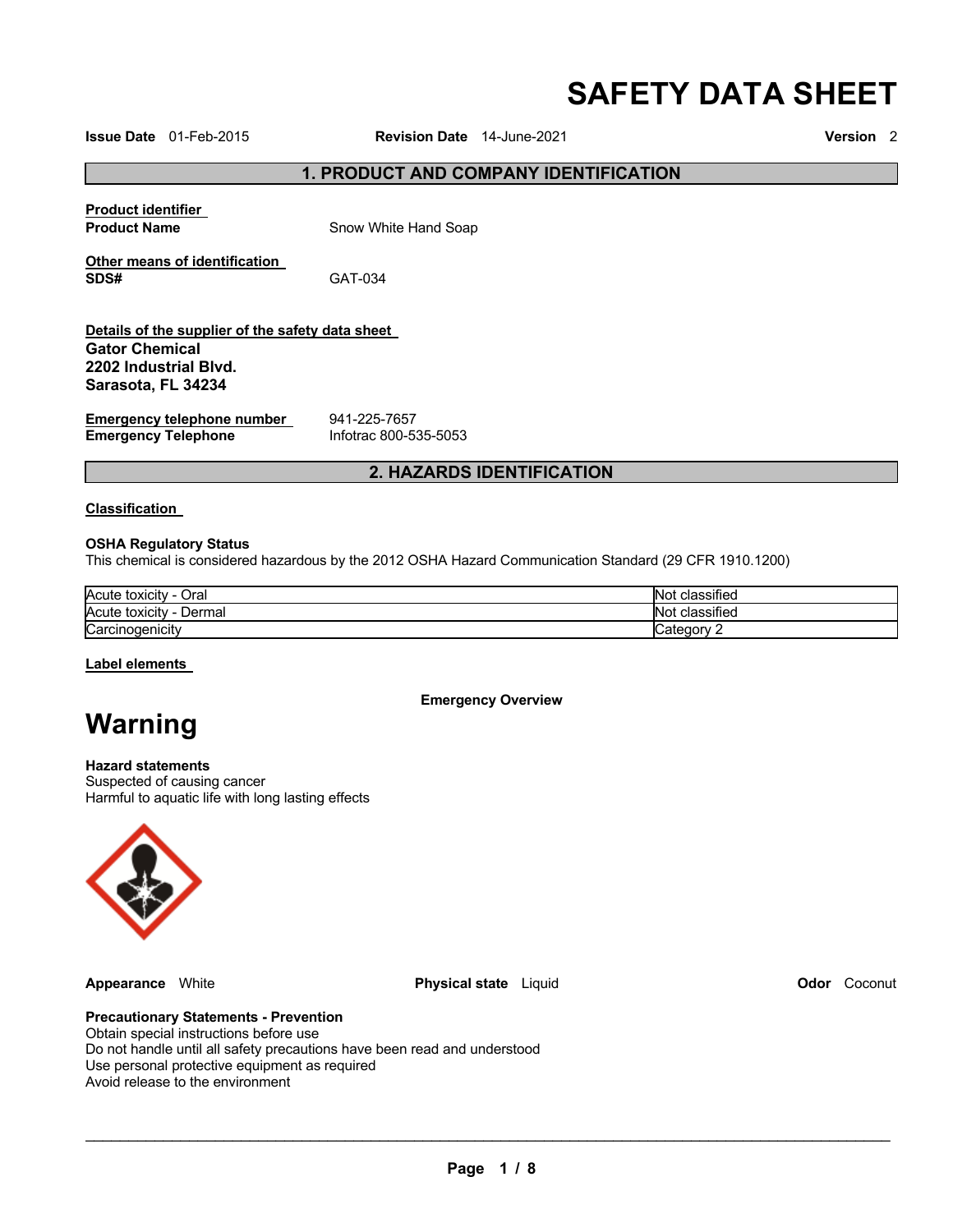#### **Precautionary Statements - Response**

IF exposed or concerned: Get medical advice/attention Specific Treatment (See Section 4 on the SDS)

#### **Precautionary Statements - Storage** Store locked up

**Precautionary Statements - Disposal**

Dispose of contents/container to an approved waste disposal plant

#### **Hazards not otherwise classified (HNOC)**

**Other Information**<br>Unknown Acute Toxicity

0.06042015% of the mixture consists of ingredient(s) of unknown toxicity

# **3. COMPOSITION/INFORMATION ON INGREDIENTS**

\_\_\_\_\_\_\_\_\_\_\_\_\_\_\_\_\_\_\_\_\_\_\_\_\_\_\_\_\_\_\_\_\_\_\_\_\_\_\_\_\_\_\_\_\_\_\_\_\_\_\_\_\_\_\_\_\_\_\_\_\_\_\_\_\_\_\_\_\_\_\_\_\_\_\_\_\_\_\_\_\_\_\_\_\_\_\_\_\_\_\_\_\_

| Chemical        | CAS                                                        | Weight-% | ⊺rade  |
|-----------------|------------------------------------------------------------|----------|--------|
| <b>Name</b>     | ` No.                                                      |          | Secret |
| DEA<br>Cocamide | 68603<br>$\overline{\phantom{a}}$<br>ンー<br>ັບ<br>᠇᠘<br>. . |          |        |

\*The exact percentage (concentration) of composition has been withheld as a trade secret.

| <b>4. FIRST AID MEASURES</b>                                                      |                                                                                                                         |  |  |
|-----------------------------------------------------------------------------------|-------------------------------------------------------------------------------------------------------------------------|--|--|
| First aid measures                                                                |                                                                                                                         |  |  |
| Skin Contact                                                                      | First aid measures not required.                                                                                        |  |  |
| Eye contact                                                                       | Rinse thoroughly with plenty of water for at least 15 minutes, lifting lower and upper eyelids.<br>Consult a physician. |  |  |
| Inhalation                                                                        | First aid measures not required.                                                                                        |  |  |
| Ingestion                                                                         | Clean mouth with water and drink afterwards plenty of water.                                                            |  |  |
| Most important symptoms and effects, both acute and delayed                       |                                                                                                                         |  |  |
| Svmptoms                                                                          | Any additional important symptoms and effects are described in Section 11: Toxicology<br>Information.                   |  |  |
| <u>Indication of any immediate medical attention and special treatment needed</u> |                                                                                                                         |  |  |
| Note to physicians                                                                | Treat symptomatically.                                                                                                  |  |  |
| <b>5. FIRE-FIGHTING MEASURES</b>                                                  |                                                                                                                         |  |  |

#### **Suitable extinguishing media**

Use extinguishing measures that are appropriate to local circumstances and the surrounding environment.

**Unsuitable extinguishing media** Caution: Use of water spray when fighting fire may be inefficient.

#### **Specific hazards arising from the chemical** No Information available.

# **Explosion data**

**Sensitivity to Mechanical Impact** None. **Sensitivity to Static Discharge** None.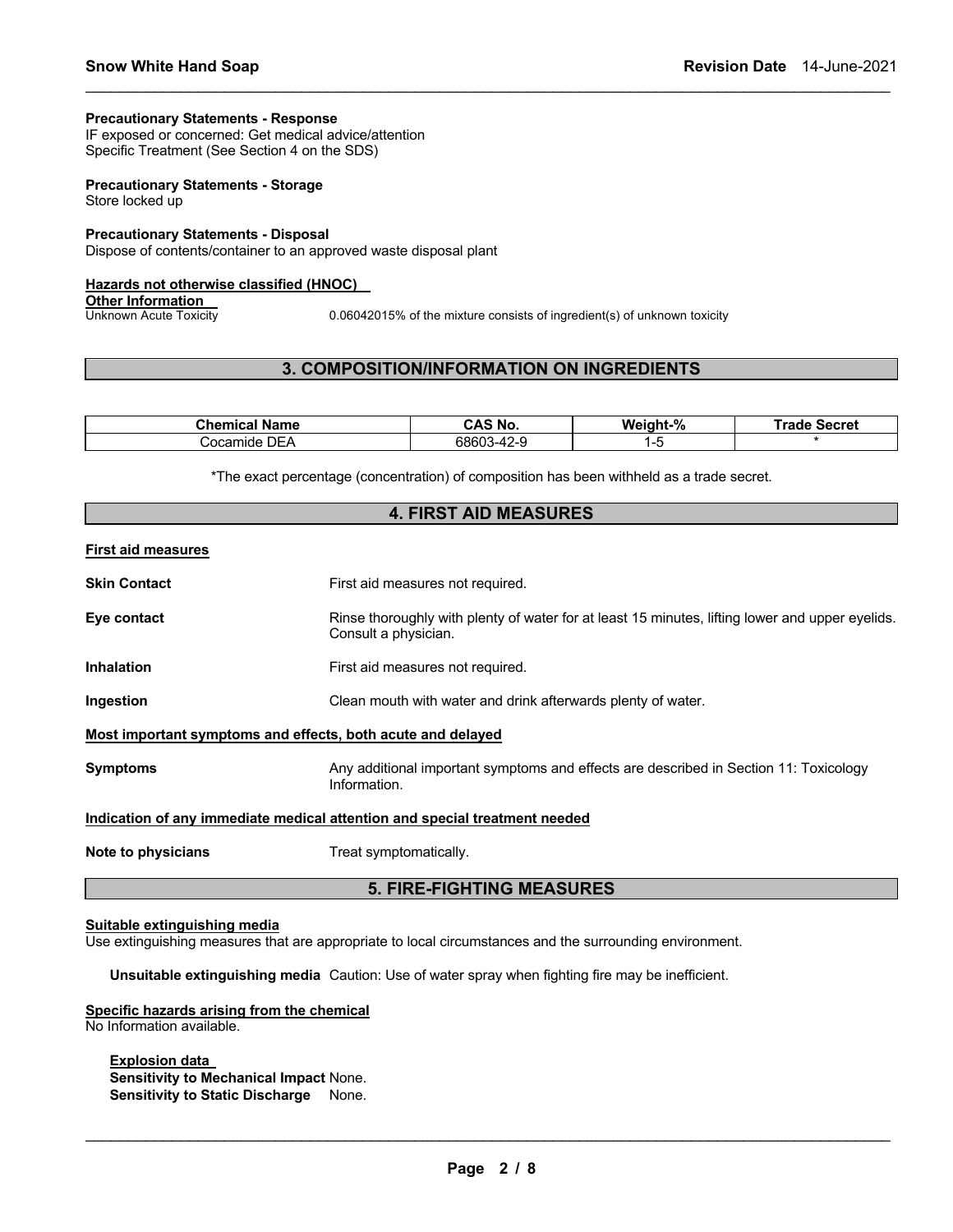#### **Protective equipment and precautions for firefighters**

As in any fire, wear self-contained breathing apparatus pressure-demand, MSHA/NIOSH (approved or equivalent) and full protective gear.

\_\_\_\_\_\_\_\_\_\_\_\_\_\_\_\_\_\_\_\_\_\_\_\_\_\_\_\_\_\_\_\_\_\_\_\_\_\_\_\_\_\_\_\_\_\_\_\_\_\_\_\_\_\_\_\_\_\_\_\_\_\_\_\_\_\_\_\_\_\_\_\_\_\_\_\_\_\_\_\_\_\_\_\_\_\_\_\_\_\_\_\_\_

|                                                              | <b>6. ACCIDENTAL RELEASE MEASURES</b>                                    |  |
|--------------------------------------------------------------|--------------------------------------------------------------------------|--|
|                                                              | Personal precautions, protective equipment and emergency procedures      |  |
| <b>Personal precautions</b>                                  | Ensure adequate ventilation, especially in confined areas.               |  |
| <b>Environmental precautions</b>                             |                                                                          |  |
| <b>Environmental precautions</b>                             | See Section 12 for additional ecological information.                    |  |
| Methods and material for containment and cleaning up         |                                                                          |  |
| <b>Methods for containment</b>                               | Prevent further leakage or spillage if safe to do so.                    |  |
| Methods for cleaning up                                      | Pick up and transfer to properly labeled containers.                     |  |
|                                                              | 7. HANDLING AND STORAGE                                                  |  |
| <b>Precautions for safe handling</b>                         |                                                                          |  |
| Advice on safe handling                                      | Handle in accordance with good industrial hygiene and safety practice.   |  |
| Conditions for safe storage, including any incompatibilities |                                                                          |  |
| <b>Storage Conditions</b>                                    | Keep containers tightly closed in a dry, cool and well-ventilated place. |  |
| Incompatible materials                                       | None known based on information supplied.                                |  |
|                                                              |                                                                          |  |

# **8. EXPOSURE CONTROLS/PERSONAL PROTECTION**

# **Control parameters**

| <b>Exposure Guidelines</b>   | Exposure quidelines noted for ingredient(s).                   |                                                                                                                                                                                                                                                 |                                                                                     |  |
|------------------------------|----------------------------------------------------------------|-------------------------------------------------------------------------------------------------------------------------------------------------------------------------------------------------------------------------------------------------|-------------------------------------------------------------------------------------|--|
| <b>Chemical Name</b>         | <b>ACGIH TLV</b><br><b>OSHA PEL</b>                            |                                                                                                                                                                                                                                                 | <b>NIOSH IDLH</b>                                                                   |  |
| Phosphoric Acid<br>7664-38-2 | STEL: 3 mg/m <sup>3</sup><br>TWA: 1 mg/m <sup>3</sup>          | TWA: 1 mg/m $3$<br>(vacated) TWA: 1 mg/m $3$<br>(vacated) STEL: 3 mg/m $^3$                                                                                                                                                                     | IDLH: $1000 \text{ mg/m}^3$<br>TWA: 1 mg/m <sup>3</sup><br>STEL: $3 \text{ mq/m}^3$ |  |
| Diethanolamine<br>111-42-2   | TWA: 1 mg/m <sup>3</sup> inhalable fraction<br>and vapor<br>`S | (vacated) TWA: 3 ppm<br>(vacated) TWA: $15 \text{ mg/m}^3$                                                                                                                                                                                      | TWA: 3 ppm<br>TWA: $15 \text{ mg/m}^3$                                              |  |
| Formaldehyde<br>$50-00-0$    | Ceiling: 0.3 ppm                                               | TWA: 0.75 ppm<br>(vacated) TWA: 3 ppm<br>unless<br>specified in 1910.1048<br>(vacated) STEL: 10 ppm 30 min<br>unless specified in 1910.1048<br>(vacated) Ceiling: 5 ppm unless<br>specified in 1910.1048<br>STEL: 2 ppm see 29 CFR<br>1910.1048 | IDLH: 20 ppm<br>Ceiling: 0.1 ppm 15 min<br>TWA: 0.016 ppm                           |  |

*NIOSH IDLH Immediately Dangerous to Life or Health* 

**Other Information** Vacated limits revoked by the Court of Appeals decision in AFL-CIO v. OSHA, 965 F.2d 962 (11th Cir., 1992).

#### **Appropriate engineering controls**

\_\_\_\_\_\_\_\_\_\_\_\_\_\_\_\_\_\_\_\_\_\_\_\_\_\_\_\_\_\_\_\_\_\_\_\_\_\_\_\_\_\_\_\_\_\_\_\_\_\_\_\_\_\_\_\_\_\_\_\_\_\_\_\_\_\_\_\_\_\_\_\_\_\_\_\_\_\_\_\_\_\_\_\_\_\_\_\_\_\_\_\_\_ **Engineering Controls** Showers, Eyewash stations & Ventilation systems.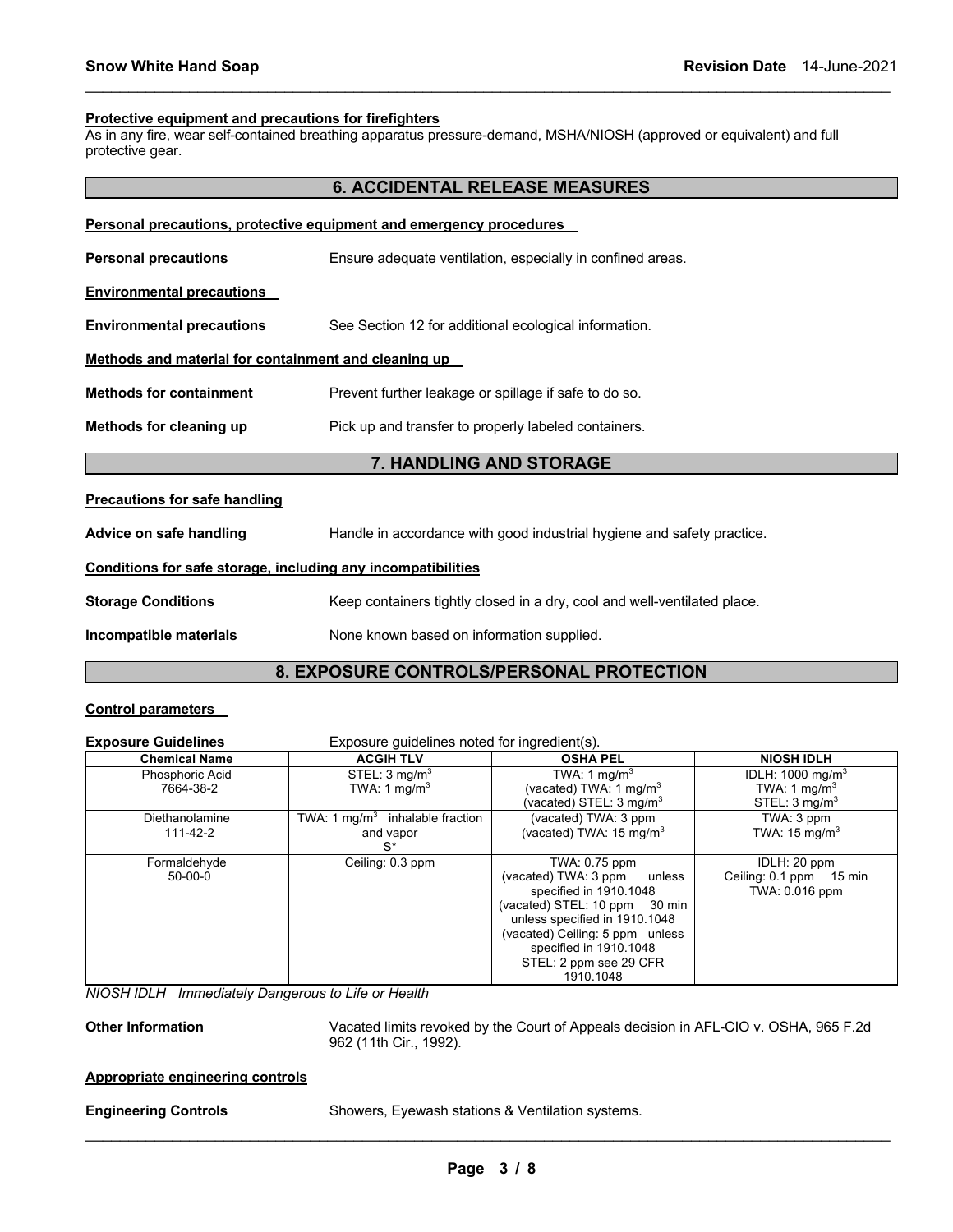#### **Individual protection measures, such as personal protective equipment**

| <b>Eye/face protection</b>    | No special technical protective measures are necessary. Avoid contact with eyes.                                |
|-------------------------------|-----------------------------------------------------------------------------------------------------------------|
| Skin and body protection      | No special technical protective measures are necessary. Prolonged or repeated contact<br>may be drying to skin. |
| <b>Respiratory protection</b> | No protective equipment is needed under normal use conditions.                                                  |
| General Hygiene               | Handle in accordance with good industrial hygiene and safety practice.                                          |
|                               |                                                                                                                 |

\_\_\_\_\_\_\_\_\_\_\_\_\_\_\_\_\_\_\_\_\_\_\_\_\_\_\_\_\_\_\_\_\_\_\_\_\_\_\_\_\_\_\_\_\_\_\_\_\_\_\_\_\_\_\_\_\_\_\_\_\_\_\_\_\_\_\_\_\_\_\_\_\_\_\_\_\_\_\_\_\_\_\_\_\_\_\_\_\_\_\_\_\_

# **9. PHYSICAL AND CHEMICAL PROPERTIES**

### **Information on basic physical and chemical properties**

| <b>Physical state</b> | Liguid                   |
|-----------------------|--------------------------|
| Appearance            | <b>White</b>             |
| Color                 | White                    |
| Odor                  | Coconut                  |
| Odor threshold        | No Information available |

| <b>Property</b>                   | <b>Values</b>            | <b>Remarks</b> | • Method |
|-----------------------------------|--------------------------|----------------|----------|
| рH                                | $7.0 - 8.0$              |                |          |
| <b>Specific Gravity</b>           | Not Applicable           |                |          |
| <b>Viscosity</b>                  | 500 cP @ 25°C            |                |          |
| Melting point/freezing point      | No Information available |                |          |
| <b>Flash point</b>                | $>200$ °F                |                |          |
| Boiling point / boiling range     |                          |                |          |
| <b>Evaporation rate</b>           | No Information available |                |          |
| Flammability (solid, gas)         |                          |                |          |
| <b>Flammability Limits in Air</b> |                          |                |          |
| <b>Upper flammability limit:</b>  | Not Applicable           |                |          |
| Lower flammability limit:         | Not Applicable           |                |          |
| Vapor pressure                    | No Information available |                |          |
| Vapor density                     | No Information available |                |          |
| <b>Water solubility</b>           | Complete                 |                |          |
| <b>Partition coefficient</b>      | No Information available |                |          |
| <b>Autoignition temperature</b>   | No Information available |                |          |
| <b>Decomposition temperature</b>  | No Information available |                |          |

# **Other Information**

**Density Lbs/Gal** Not Applicable **VOC Content (%)** 0.13298

# **10. STABILITY AND REACTIVITY**

#### **Reactivity**  No data available

**Chemical stability** Stable under recommended storage conditions.

# **Possibility of Hazardous Reactions**

None under normal processing.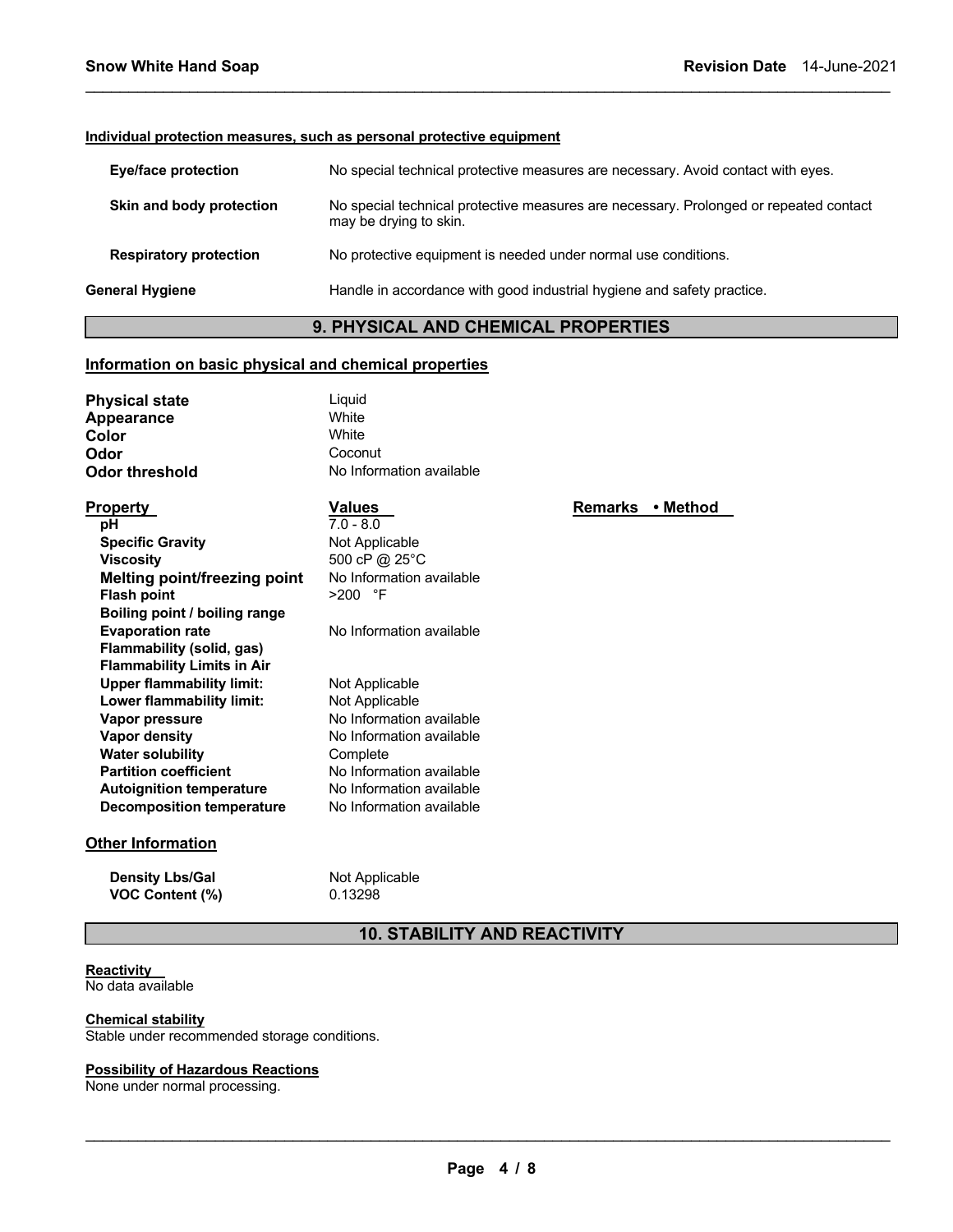#### **Conditions to avoid**

Extremes of temperature and direct sunlight.

#### **Incompatible materials**

None known based on information supplied.

#### **Hazardous Decomposition Products**

None known based on information supplied.

# **11. TOXICOLOGICAL INFORMATION**

\_\_\_\_\_\_\_\_\_\_\_\_\_\_\_\_\_\_\_\_\_\_\_\_\_\_\_\_\_\_\_\_\_\_\_\_\_\_\_\_\_\_\_\_\_\_\_\_\_\_\_\_\_\_\_\_\_\_\_\_\_\_\_\_\_\_\_\_\_\_\_\_\_\_\_\_\_\_\_\_\_\_\_\_\_\_\_\_\_\_\_\_\_

#### **Information on likely routes of exposure**

#### **Product Information**

| <b>Inhalation</b>   | No data available. Unlikely to occur due to the physical properties of the product. |
|---------------------|-------------------------------------------------------------------------------------|
| Eye contact         | Avoid contact with eyes. Contact with eyes may cause irritation.                    |
| <b>Skin Contact</b> | Not a hazard under normal use conditions.                                           |
| Ingestion           | Do not taste or swallow.                                                            |

| <b>Chemical Name</b>              | Oral LD50              | Dermal LD50           | <b>Inhalation LC50</b>                |
|-----------------------------------|------------------------|-----------------------|---------------------------------------|
| Cocamide DEA<br>68603-42-9        | (Rat)<br>= 12400 µL/kg | Yes                   | Yes                                   |
| Sodium Lauryl Sulfate<br>151-21-3 | ˈRat ˈ<br>= 977 mg/kg  | Rabbit<br>= 580 mg/kg | (Rat)1h<br>$>$ 3900 mg/m <sup>3</sup> |

#### **Information on toxicological effects**

**Symptoms** No Information available.

#### **Delayed and immediate effects as well as chronic effects from short and long-term exposure**

| <b>Sensitization</b>                                                                                                   | No Information available. |                                                                                          |            |             |
|------------------------------------------------------------------------------------------------------------------------|---------------------------|------------------------------------------------------------------------------------------|------------|-------------|
| Germ cell mutagenicity                                                                                                 | No Information available. |                                                                                          |            |             |
| Carcinogenicity                                                                                                        |                           | The table below indicates whether each agency has listed any ingredient as a carcinogen. |            |             |
| <b>Chemical Name</b>                                                                                                   | <b>ACGIH</b>              | <b>IARC</b>                                                                              | <b>NTP</b> | <b>OSHA</b> |
| Cocamide DEA<br>68603-42-9                                                                                             | Yes                       | Group 2B                                                                                 | Yes        | x           |
| <b>IARC (International Agency for Research on Cancer)</b><br>Group 2B - Possibly Carcinogenic to Humans<br>X - Present |                           | OSHA (Occupational Safety and Health Administration of the US Department of Labor)       |            |             |
| <b>Reproductive toxicity</b>                                                                                           | No Information available. |                                                                                          |            |             |
| <b>STOT - single exposure</b>                                                                                          | No Information available. |                                                                                          |            |             |
| <b>STOT - repeated exposure</b>                                                                                        | No Information available. |                                                                                          |            |             |
| <b>Aspiration hazard</b>                                                                                               | No Information available. |                                                                                          |            |             |
|                                                                                                                        |                           |                                                                                          |            |             |

#### **Numerical measures of toxicity - Product Information**

**Unknown Acute Toxicity** 0.06042015% of the mixture consists of ingredient(s) of unknown toxicity **The following values are calculated based on chapter 3.1 of the GHS document.**

# **12. ECOLOGICAL INFORMATION**

#### **Ecotoxicity**

5.03042% of the mixture consists of components(s) of unknown hazards to the aquatic environment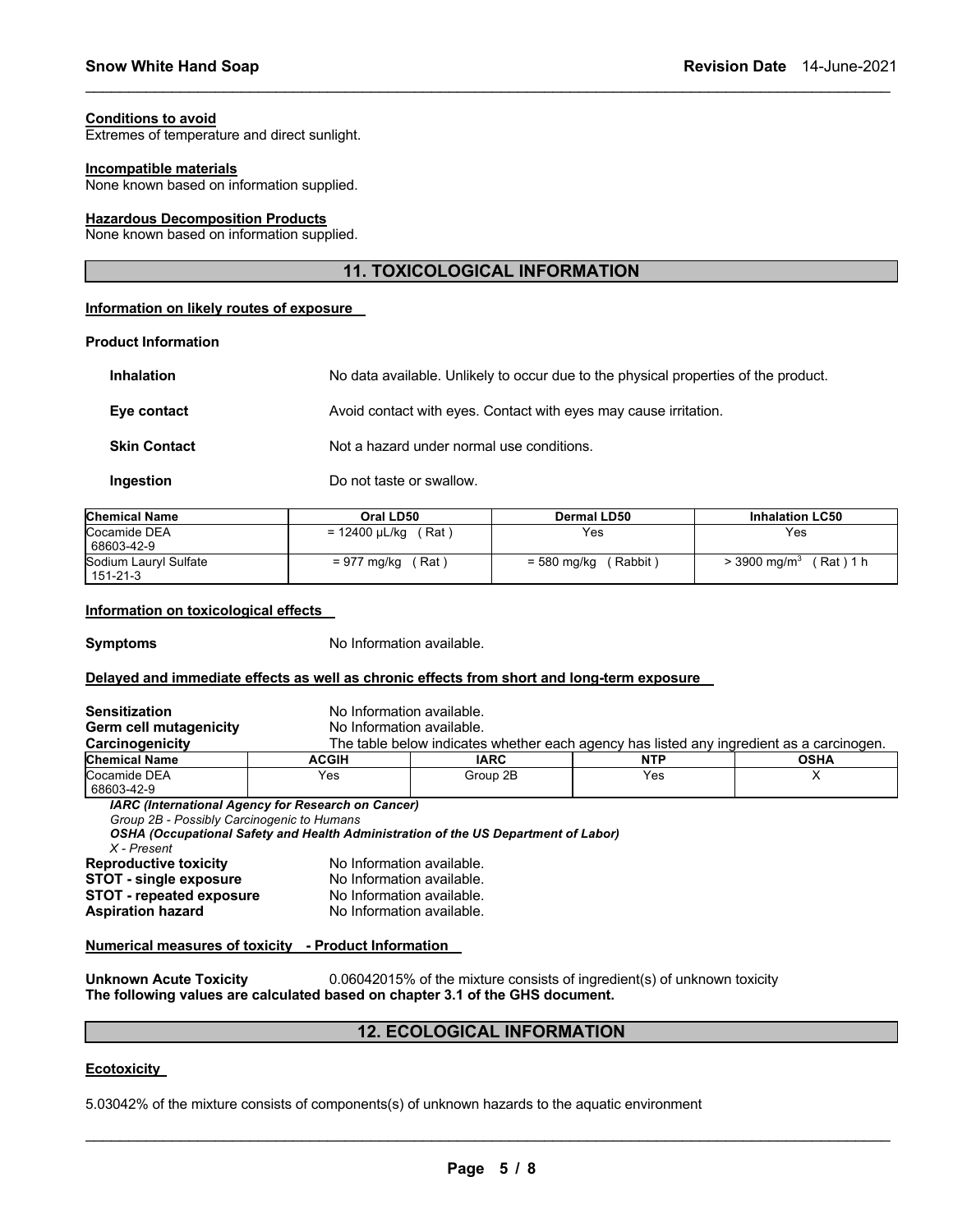| <b>Chemical Name</b>              | Algae/aquatic plants                                                                                                                                                                                                                                                    | Fish                                                                                                                                                                                                                                                                                                                                                                                                                                                                                                                                                                                                                                                                                                                                                                                                                                                                                                                                                                       | Crustacea                                                                                   |
|-----------------------------------|-------------------------------------------------------------------------------------------------------------------------------------------------------------------------------------------------------------------------------------------------------------------------|----------------------------------------------------------------------------------------------------------------------------------------------------------------------------------------------------------------------------------------------------------------------------------------------------------------------------------------------------------------------------------------------------------------------------------------------------------------------------------------------------------------------------------------------------------------------------------------------------------------------------------------------------------------------------------------------------------------------------------------------------------------------------------------------------------------------------------------------------------------------------------------------------------------------------------------------------------------------------|---------------------------------------------------------------------------------------------|
| Cocamide DEA<br>68603-42-9        | Yes                                                                                                                                                                                                                                                                     | 3.6: 96 h Brachydanio rerio mg/L<br>LC50 semi-static                                                                                                                                                                                                                                                                                                                                                                                                                                                                                                                                                                                                                                                                                                                                                                                                                                                                                                                       | 4.2: 24 h Daphnia magna mg/L<br>EC50                                                        |
| Sodium Lauryl Sulfate<br>151-21-3 | 53: 72 h Desmodesmus subspicatus 8 - 12.5: 96 h Pimephales promelas<br>mg/L EC50 30 - 100: 96 h<br>Desmodesmus subspicatus mg/L<br>EC50 117: 96 h Pseudokirchneriella<br>subcapitata mg/L EC50 3.59 - 15.6:<br>96 h Pseudokirchneriella<br>subcapitata mg/L EC50 static | mg/L LC50 static 15 - 18.9: 96 h<br>Pimephales promelas mg/L LC50<br>static 22.1 - 22.8: 96 h Pimephales<br>promelas mg/L LC50 static 10.8 -<br>16.6: 96 h Poecilia reticulata mg/L<br>LC50 static 1.31: 96 h Cyprinus<br>carpio mg/L LC50 semi-static 4.2 -<br>4.8: 96 h Lepomis macrochirus mg/L<br>LC50 flow-through 4.5: 96 h<br>Lepomis macrochirus mg/L LC50<br>5.8 - 7.5: 96 h Pimephales promelas<br>mg/L LC50 static 10.2 - 22.5: 96 h<br>Pimephales promelas mg/L LC50<br>semi-static 6.2 - 9.6: 96 h<br>Pimephales promelas mg/L LC50<br>13.5 - 18.3: 96 h Poecilia reticulata<br>mg/L LC50 semi-static 4.3 - 8.5: 96<br>h Oncorhynchus mykiss mg/L LC50<br>static 4.62: 96 h Oncorhynchus<br>mykiss mg/L LC50 flow-through 4.2:<br>96 h Oncorhynchus mykiss mg/L<br>LC50 7.97: 96 h Brachydanio rerio<br>mg/L LC50 flow-through $9.9 - 20.1$ :<br>96 h Brachydanio rerio mg/L LC50<br>semi-static 4.06 - 5.75: 96 h<br>Lepomis macrochirus mg/L LC50<br>static | 1.8: 48 h Daphnia magna mg/L<br>EC50                                                        |
| Sodium Chloride<br>7647-14-5      | Yes                                                                                                                                                                                                                                                                     | 5560 - 6080: 96 h Lepomis<br>macrochirus mg/L LC50 flow-<br>through 12946: 96 h Lepomis<br>macrochirus mg/L LC50 static 6020<br>- 7070: 96 h Pimephales promelas<br>mg/L LC50 static 7050: 96 h<br>Pimephales promelas mg/L LC50<br>semi-static 6420 - 6700: 96 h<br>Pimephales promelas mg/L LC50<br>static 4747 - 7824: 96 h<br>Oncorhynchus mykiss mg/L LC50<br>flow-through                                                                                                                                                                                                                                                                                                                                                                                                                                                                                                                                                                                            | 1000: 48 h Daphnia magna mg/L<br>EC50 340.7 - 469.2: 48 h Daphnia<br>magna mg/L EC50 Static |
| Phosphoric Acid<br>7664-38-2      | Yes                                                                                                                                                                                                                                                                     | 3 - 3.5: 96 h Gambusia affinis mg/L<br>LC50                                                                                                                                                                                                                                                                                                                                                                                                                                                                                                                                                                                                                                                                                                                                                                                                                                                                                                                                | 4.6: 12 h Daphnia magna mg/L<br>EC50                                                        |
| Diethanolamine<br>111-42-2        | 7.8: 72 h Desmodesmus<br>subspicatus mg/L EC50 2.1 - 2.3: 96<br>h Pseudokirchneriella subcapitata<br>mg/L EC50                                                                                                                                                          | 4460 - 4980: 96 h Pimephales<br>promelas mg/L LC50 flow-through<br>1200 - 1580: 96 h Pimephales<br>promelas mg/L LC50 static 600 -<br>1000: 96 h Lepomis macrochirus<br>mg/L LC50 static                                                                                                                                                                                                                                                                                                                                                                                                                                                                                                                                                                                                                                                                                                                                                                                   | 55: 48 h Daphnia magna mg/L<br>EC50                                                         |
| Formaldehyde<br>$50 - 00 - 0$     | Yes                                                                                                                                                                                                                                                                     | 22.6 - 25.7: 96 h Pimephales<br>promelas mg/L LC50 flow-through<br>23.2 - 29.7: 96 h Pimephales<br>promelas mg/L LC50 static 1510: 96<br>h Lepomis macrochirus µg/L LC50<br>static 41: 96 h Brachydanio rerio<br>mg/L LC50 static 0.032 - 0.226: 96 h<br>Oncorhynchus mykiss mL/L LC50<br>flow-through 100 - 136: 96 h<br>Oncorhynchus mykiss mg/L LC50<br>static                                                                                                                                                                                                                                                                                                                                                                                                                                                                                                                                                                                                          | 2: 48 h Daphnia magna mg/L LC50<br>11.3 - 18: 48 h Daphnia magna<br>mg/L EC50 Static        |

\_\_\_\_\_\_\_\_\_\_\_\_\_\_\_\_\_\_\_\_\_\_\_\_\_\_\_\_\_\_\_\_\_\_\_\_\_\_\_\_\_\_\_\_\_\_\_\_\_\_\_\_\_\_\_\_\_\_\_\_\_\_\_\_\_\_\_\_\_\_\_\_\_\_\_\_\_\_\_\_\_\_\_\_\_\_\_\_\_\_\_\_\_

# **Persistence and degradability**

No Information available.

# **Bioaccumulation**

No Information available.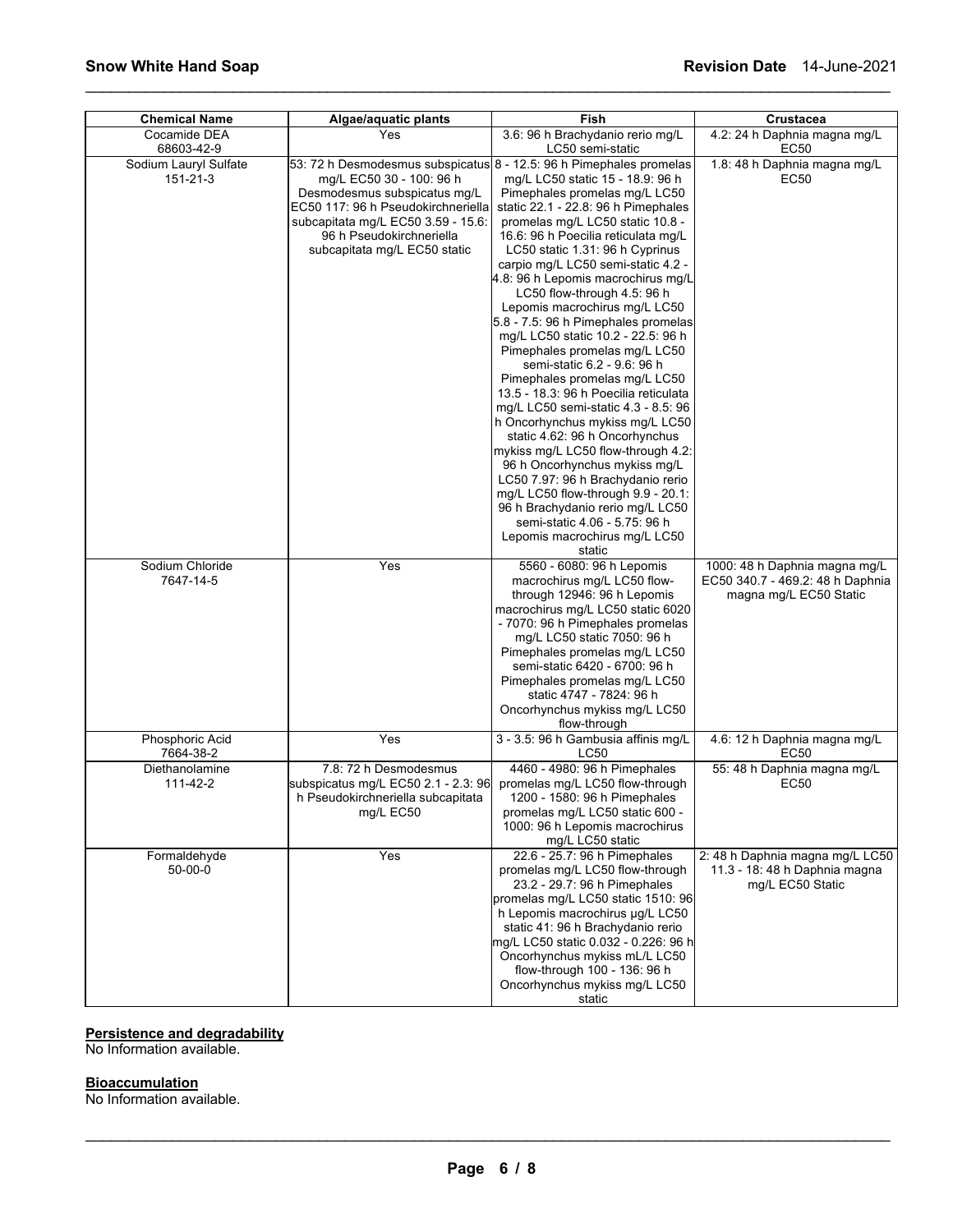**Other adverse effects** No Information available

# **13. DISPOSAL CONSIDERATIONS**

\_\_\_\_\_\_\_\_\_\_\_\_\_\_\_\_\_\_\_\_\_\_\_\_\_\_\_\_\_\_\_\_\_\_\_\_\_\_\_\_\_\_\_\_\_\_\_\_\_\_\_\_\_\_\_\_\_\_\_\_\_\_\_\_\_\_\_\_\_\_\_\_\_\_\_\_\_\_\_\_\_\_\_\_\_\_\_\_\_\_\_\_\_

#### **Waste treatment methods**

**Disposal of wastes** Disposal should be in accordance with applicable regional, national and local laws and regulations.

**Contaminated packaging Theory Do not reuse container.** 

| Chemical Name | <b>RCRA</b> | <b>RCRA - Basis for Listing</b>   | <b>RCRA - D Series Wastes</b> | <b>RCRA - U Series Wastes</b> |
|---------------|-------------|-----------------------------------|-------------------------------|-------------------------------|
| Formaldehvde  | J122        | Included in waste streams:        | Yes                           | U122                          |
| $50-00-0$     |             | K009, K010, K038, K040,           |                               |                               |
|               |             | K <sub>156</sub> K <sub>157</sub> |                               |                               |

This product contains one or more substances that are listed with the State of California as a hazardous waste.

# **14. TRANSPORT INFORMATION**

**15. REGULATORY INFORMATION** 

The basic description below is specific to the container size. This information is provided for at a glance DOT information. Please refer to the container and/or shipping papers for the appropriate shipping description before tendering this material for shipment. For additional information, please contact the distributor listed in section 1 of this SDS.

**DOT** Not regulated

|                           | 15. F    |
|---------------------------|----------|
| International Inventories |          |
| <b>TSCA</b>               | Complies |
| <b>DSL/NDSL</b>           | Complies |

**Legend:** 

**TSCA** - United States Toxic Substances Control Act Section 8(b) Inventory **DSL/NDSL** - Canadian Domestic Substances List/Non-Domestic Substances List

# **US Federal Regulations**

#### **SARA 313**

Section 313 of Title III of the Superfund Amendments and Reauthorization Act of 1986 (SARA). This product does not contain any chemicals which are subject to the reporting requirements of the Act and Title 40 of the Code of Federal Regulations, Part 372

| SARA 311/312 Hazard Categories    |    |
|-----------------------------------|----|
| Acute health hazard               | N٥ |
| <b>Chronic Health Hazard</b>      | Nο |
| <b>Fire hazard</b>                | Nο |
| Sudden release of pressure hazard | Nο |
| <b>Reactive Hazard</b>            | N٥ |

# **CWA (Clean Water Act)**

This product does not contain any substances regulated as pollutants pursuant to the Clean Water Act (40 CFR 122.21 and 40 CFR 122.42)